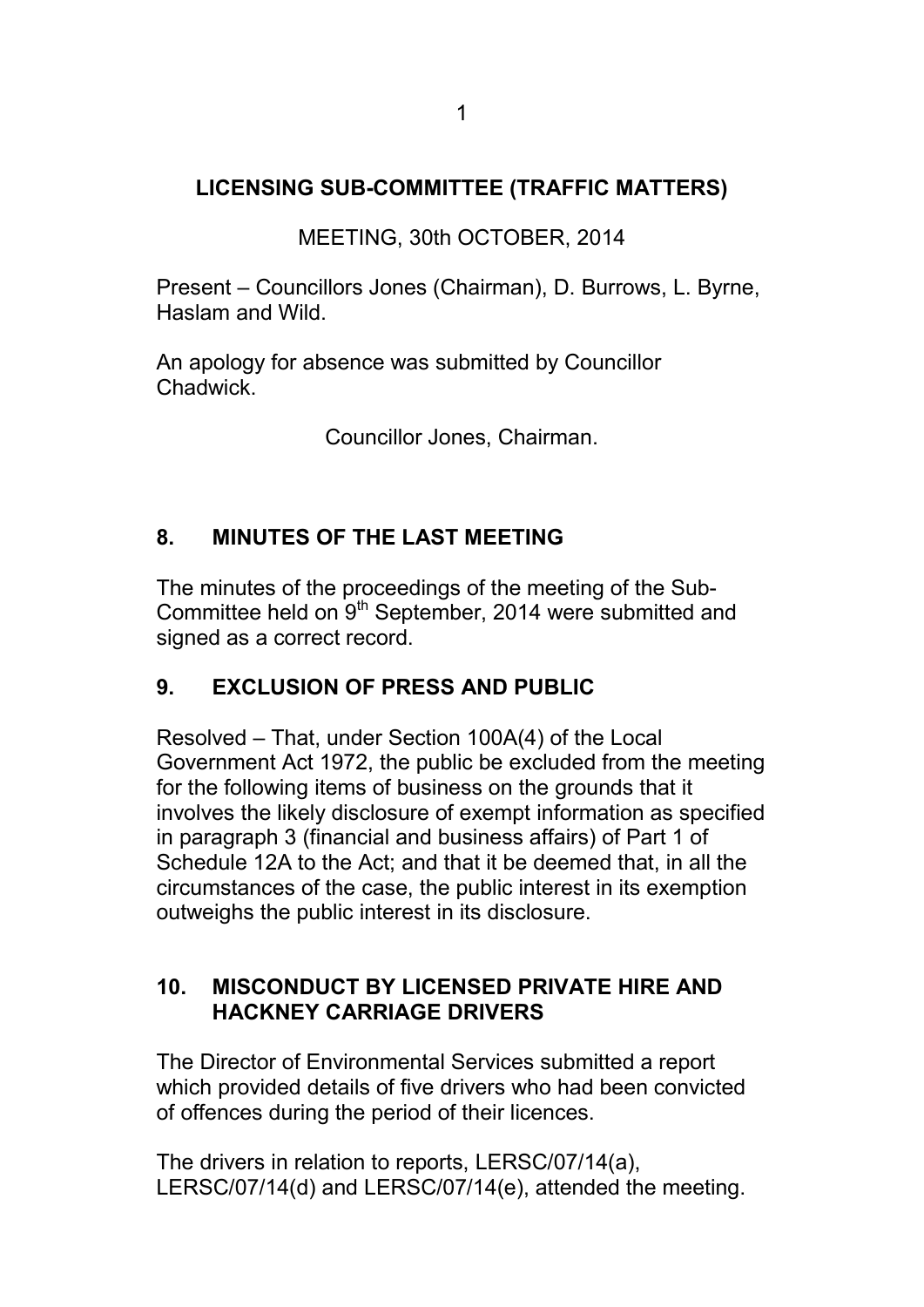Resolved **–** (i) That in respect of report numbered LERSC/07/14 (a) no further action be taken regarding the licence to drive a private hire vehicle but a warning letter be issued reminding the driver of the need to keep to the statutory speed limits and also of the need to report convictions on time in accordance with the conditions of his licence.

(ii) That in respect of report numbered LERSC/07/14 (b) consideration of this matter be deferred until a future meeting of this Sub-Committee.

(iii) That in respect of report numbered LERSC/07/14 (c) the licence to drive a private hire vehicle be revoked on the basis basis that the Sub-Committee are not satisfied that he is a fit and proper person to hold a licence at this time.

In coming to its decision the Sub-Committee was mindful of its duty to protect the public and the offence of driving without due care and attention from  $4<sup>th</sup>$  August, 2013 is an intermediate traffic offence under the Council's Policy and the incident resulted in injuries being sustained by two individuals. Drivers have a duty to drive with care and not be a danger to the public.

The driver also failed to report the conviction in accordance with conditions of his licence.

The driver had now failed to attend two meetings to explain the reason for his misconduct and the Sub-Committee agreed to hear the misconduct case in the driver's absence.

There is reasonable cause to revoke the licence with immediate effect under Section 61 (2B) of the Local Government (Miscellaneous provisions) Act, 1976 in the interests of public safety.

(iv) That in respect of report numbered LERSC/07/14 (d) no further action be taken regarding the licence to drive a private hire vehicle but a warning letter be issued reminding the driver of the need to maintain his vehicle properly.